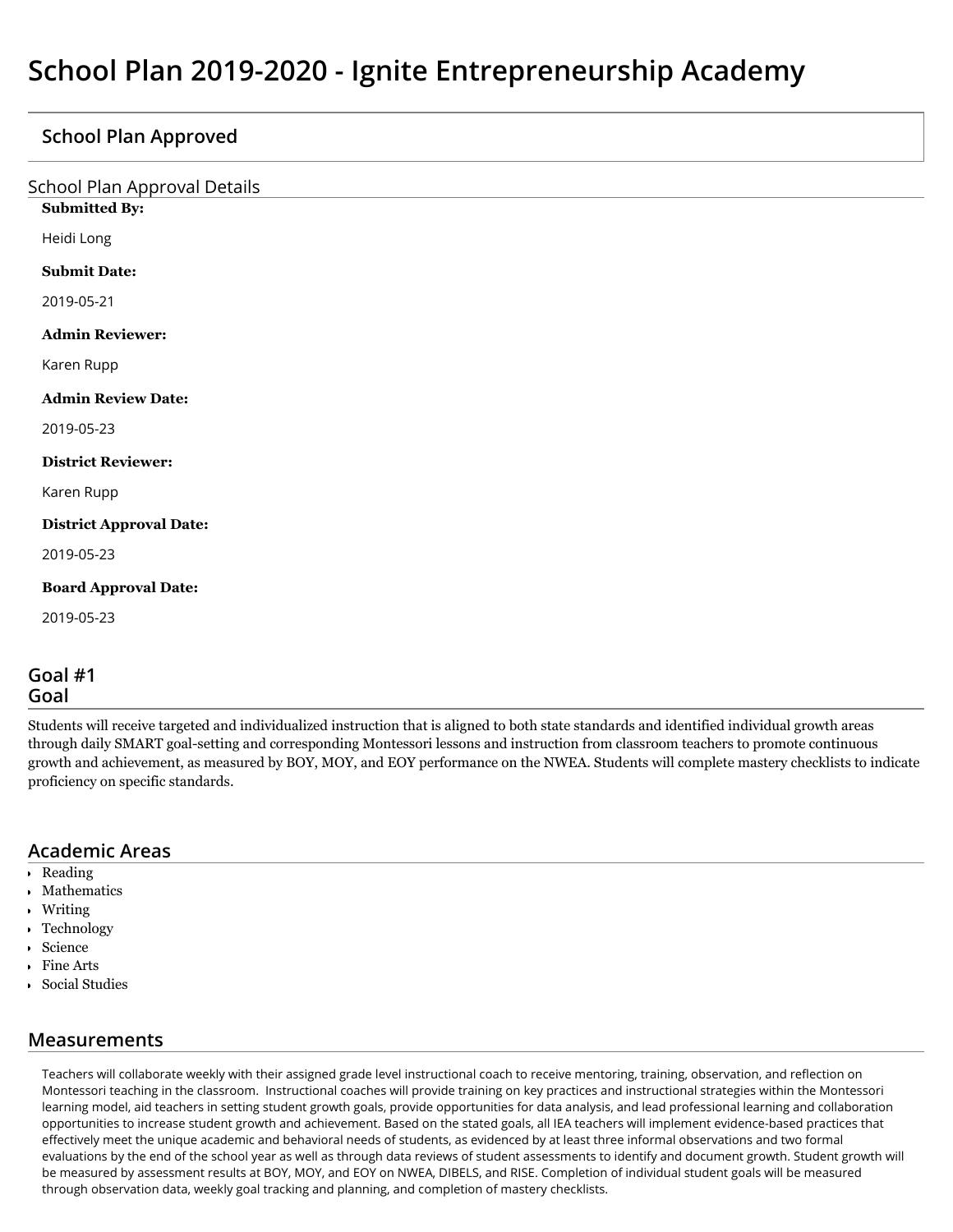# **Action Plan Steps**

1. Identify master teachers in the methods of Montessori education and provide professional development on instructional coaching and mentoring; One coach per level of curriculum is needed (ie. UE, LE, EC, MS)

2. Develop a coaching/mentoring cycle for instructional coach to meet with individual teachers.

3. Teachers will collaborate weekly with their assigned grade level instructional coach to receive mentoring, training, observation, and reflection on Montessori teaching in the classroom.

4. Instructional coaches will provide training on key practices and instructional strategies within the Montessori learning model, assist teachers in setting student growth goals, provide opportunities for data analysis, and lead professional learning and collaboration opportunities to increase student growth and achievement.

5. All IEA teachers will implement evidence-based practices that effectively meet the unique academic and behavioral needs of students,

6. Instructional coach will complete a minimum of three observation/feedback cycles that allow for feedback regarding instructional practices used, student engagement and achievement in meeting standards, and students' level of completion towards completing mastery checklists.

7. Instructional coaches will provide and develop lesson modeling and exemplars of teaching materials and curriculum Montessori for the teachers they work with, based on the needs of the students in the classroom.

8. Teachers will participate in data review workshops a minimum of three times throughout the year to assess student performance and growth. 9. Administrative leadership team will perform two formal evaluations for each teacher to measure progress towards meeting goals and increasing student achievement.

# **Behavioral Component**

| Category                                                  | Description                                                                                                                                                                                                                                                                                                                                                                                                                                                                                                                                                                                                                                                                      | Final<br>Explanation |
|-----------------------------------------------------------|----------------------------------------------------------------------------------------------------------------------------------------------------------------------------------------------------------------------------------------------------------------------------------------------------------------------------------------------------------------------------------------------------------------------------------------------------------------------------------------------------------------------------------------------------------------------------------------------------------------------------------------------------------------------------------|----------------------|
| Behavioral/Character<br>Education/Leadership<br>Component | Instructional coaches will be focused on all aspects of the Montessori classroom, including content, instruction, and behavior management.<br>Coaches will work with school administration to promote the positive behavior and intervention support system at Ignite Academy. Classes<br>that promote active and engaged learning with a purpose will result in increased achievement and targeted learning and instruction. A<br>respect for the work environment, teachers, and peers will be cultivated through the immersion of collaborative learning, higher order<br>thinking skills, reflective practice, and an environment centered upon student learning and growth. |                      |

# **Expenditures**

| Category                                                    | Description                                                                                                                                                                                                                                                                                                                                                                                                                                                                                                                                                                   | Estimated<br>Cost |  |
|-------------------------------------------------------------|-------------------------------------------------------------------------------------------------------------------------------------------------------------------------------------------------------------------------------------------------------------------------------------------------------------------------------------------------------------------------------------------------------------------------------------------------------------------------------------------------------------------------------------------------------------------------------|-------------------|--|
| Salaries<br>and<br>Employee<br>Benefits<br>(100 and<br>200) | Instructional Coach Stipends Middle School-\$4,500 per year Upper Elementary-\$4,500 per year Lower Elementary-\$4, 500 per year Early Childhood-\$2500<br>per year *Each coach will work with the teachers in their leveled cohort; Coaches are expected to work, in addition to their regular teaching hours, an<br>additional 5-7 hours per week, participate in monthly parent nights, attend professional development opportunities as designated by leadership, and<br>provide professional development for teaching and assistant teachers in their cohorts regularly. | \$16.000          |  |
| General<br>Supplies<br>(610)                                | Instructional coaches and teachers will engage in the mapping of Montessori/Project-based learning experiences to state standards that showcase the<br>implementation of highly effective practices that promote student engagement and learning. Teachers will be provided with a teacher resource binder,<br>including a curriculum map, lesson ideas, and other supplementary resources that encourage effective teaching and student academic success.                                                                                                                    | \$3,500           |  |
|                                                             | Total:                                                                                                                                                                                                                                                                                                                                                                                                                                                                                                                                                                        | \$19,500          |  |

## **Goal #2 Goal**

Provide students with highly qualified teachers in the area of Montessori instruction to increase the likelihood of academic achievement and to encourage the successful implementation of the school vision and mission, which is to prepare them to operate within new, innovative companies or pursue their own entrepreneurial opportunities. This includes learning how to learn, working collaboratively, being inventive, and taking a creative approach to problem-solving. All lead teachers will be certified in Montessori methodology at the level in which they teach by 2021.

### **Academic Areas**

- Reading
- Mathematics
- Writing
- Technology
- Science
- Fine Arts
- Social Studies

### **Measurements**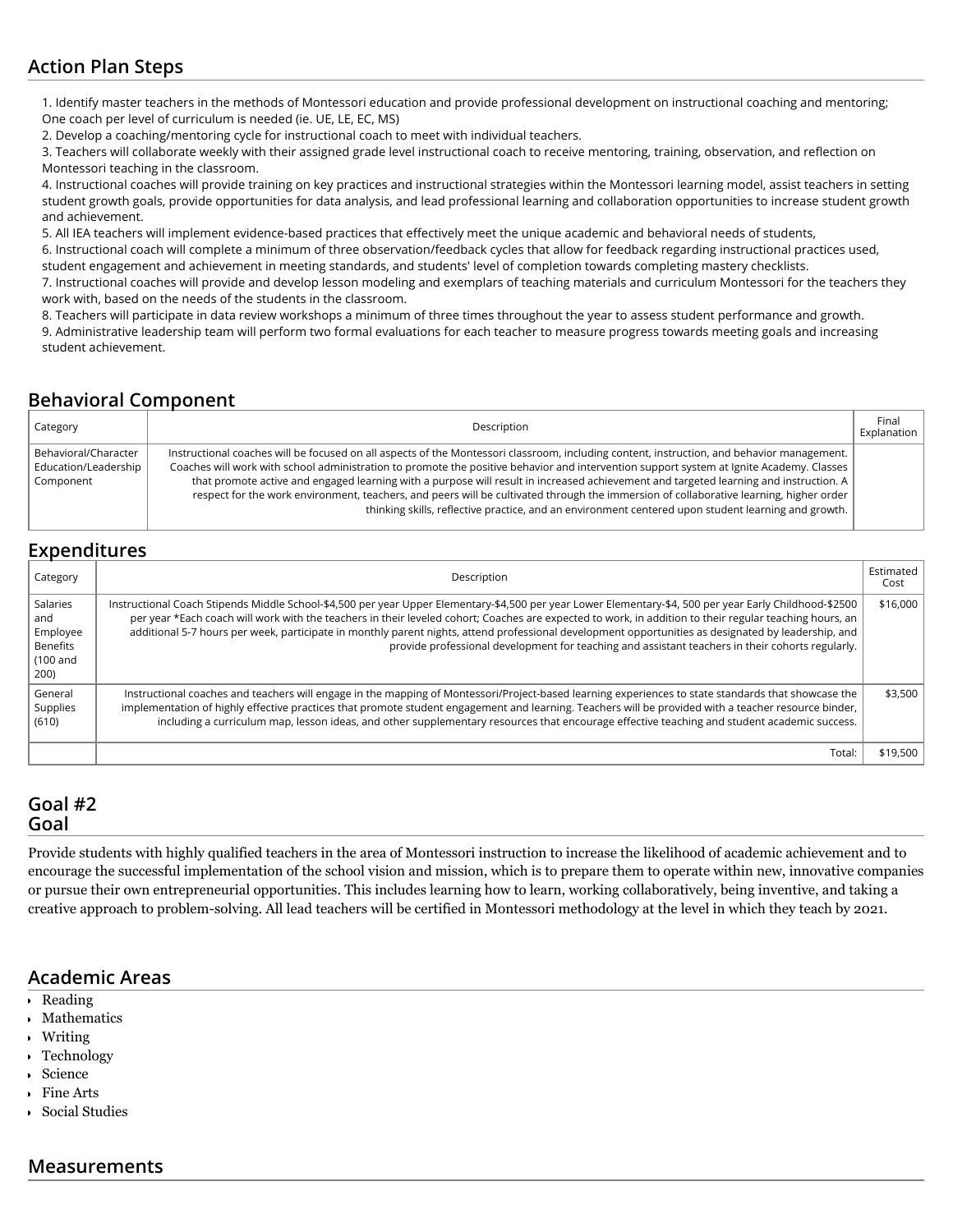Progress towards meeting this goal will be indicated through the number of Montessori-trained and certified teachers in year three of operation. At the end of the current school year, 9 of our 15 teachers will be Montessori trained and certified in the level they teach. By the end of 2019-2020, our goal is for 12 of our 15 teachers to be trained and certified, and by the end 2020-2021, our goal is for all of our teachers, except those in our middle school hybrid program, to be trained and certified.

Furthermore, we will use a combination of formative and summative teacher effectiveness evaluations. By the end of the academic year, 90% or more of our teachers will receive marks of 'Effective' or 'Highly Effective' on their formal evaluations.

### **Action Plan Steps**

1. Identify quality Montessori-certification programs.

2. Register non-certified teachers in a Montessori-certification program at the same level as their teaching assignment

3. Monitor progress of registered teachers in participation and completion of required courses

4. Provide a minimum of 2 professional development opportunities with experts in the field of Montessori to instruct teachers highly effective classroom practices and routines.

5. Provide opportunities for teachers to visit other classrooms and schools with the same teaching methodology to gain access to resources and to observe effective teaching practices.

6. Provide substitute teachers in classrooms while teachers receive instructional coaching, participate in observations, or attend professional learning opportunities to increase their effectiveness.

# **Expenditures**

| Category                                              | Description                                                                                                                                                                                                                                                                                                                                                                                                                                                                                                                                                                                                                                                                                                                                                                                                                                                                                                                                                                                                              | Estimated<br>Cost |
|-------------------------------------------------------|--------------------------------------------------------------------------------------------------------------------------------------------------------------------------------------------------------------------------------------------------------------------------------------------------------------------------------------------------------------------------------------------------------------------------------------------------------------------------------------------------------------------------------------------------------------------------------------------------------------------------------------------------------------------------------------------------------------------------------------------------------------------------------------------------------------------------------------------------------------------------------------------------------------------------------------------------------------------------------------------------------------------------|-------------------|
| Professional<br>and<br>Technical<br>Services<br>(300) | 1) Supplementary funding of up to 50% program fee to support teachers in an approved Montessori certification program at the same level as their<br>teaching assignment. (ie. UE, LE, EC) *to increase number of Montessori-trained and certified teachers from 9 to 12 in this second year, up to three<br>teachers can receive funds. 2) A minimum of two professional development sessions by experts in the field of Montessori *site visits, workshops, meal,<br>and materials for all teachers *substitute teachers in the classroom for teachers and assistants during the workshops Workshop Fees: \$2,200 per<br>workshop Total \$4,400 3) Substitute pay for teacher coverage for teachers to visit off-site locations to observe and/or interact with Montessori instructors<br>and classrooms and/or time to complete peer observations and collaborative teaching at Ignite. *Each teacher is allocated 2 Professional days per year at<br>the substitute rate of \$80/day; (16 teachers $x$ \$160)= \$2560 | \$11,460          |
|                                                       | Total:                                                                                                                                                                                                                                                                                                                                                                                                                                                                                                                                                                                                                                                                                                                                                                                                                                                                                                                                                                                                                   | \$11.460          |

#### **Goal #3 Goal**

Fully implement each of the pillars of the school vision through the purchase and use of student technology in an effort to become a 1-to-1 school. Pillar 2 identifies blended learning as a way to enrich and extend student learning in the Montessori classroom through targeted and specific blended learning platforms. Pillar 3 identifies project-based learning as a way of making connections and shaping real-world meaning through a variety of projects that expose students to the world of entrepreneurship, creative thinking, and problem solving.

# **Academic Areas**

- Reading
- Mathematics
- Writing
- Technology
- Science
- Fine Arts
- Social Studies

### **Measurements**

Implementation of technology for the purpose of extending and enriching learning through the 2nd and 3rd pillars of our school's vision will be measured by:

-the number of students using technology daily;

-the number of students actively engaged in a minimum of two blended learning platforms for the purpose of strengthening their understanding; -a minimum of 50 students enrolled as a cohort in TechTrep or BizWorld courses that are individualized, interest-based and innovative, and who successfully complete at least one course;

with those students successfully completing a minimum of 2 projects during the school year.

# **Action Plan Steps**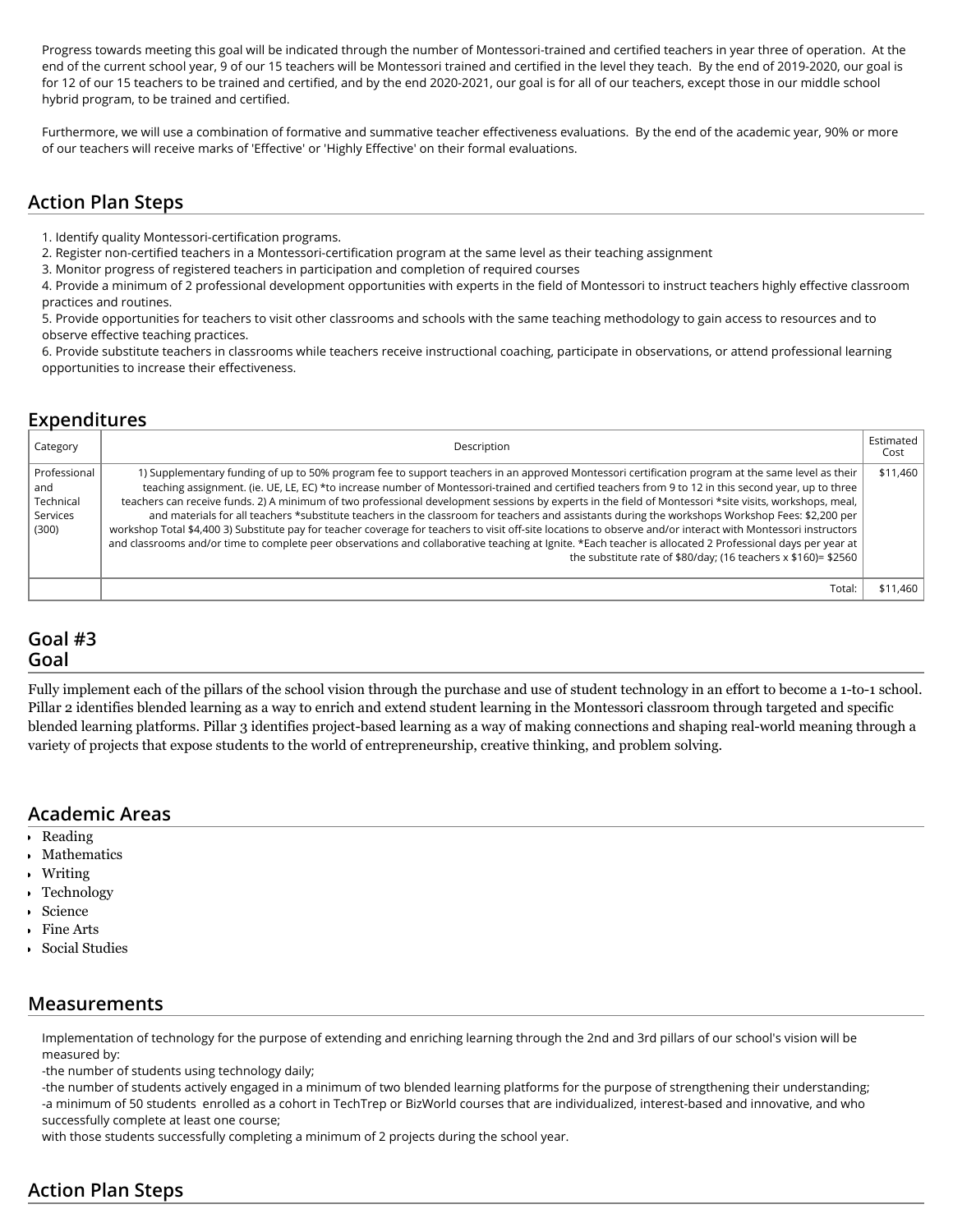-Purchase two classroom sets of IPADS/cases and IPAD charging cart for increased technology use in the classroom.

-Purchase a minimum of 25 licenses for TechTrep courses for student use in UE/MS.

-Purchase a minimum of 25 licenses of BizWorld project-based curriculum for student use in LE/EC

-Provide instruction and training to teachers of cohort groups for the successful implementation of project-based and blended learning and instruction. -Implement aforementioned curriculum into the identified classrooms.

#### **Expenditures**

| Category                                                | Description                                                                                                                                       | Estimated<br>Cost |
|---------------------------------------------------------|---------------------------------------------------------------------------------------------------------------------------------------------------|-------------------|
| Textbooks (Online Curriculum or<br>Subscriptions) (642) | TechTrep annual licenses for class of up to 30 students=\$2970 BizWorld annual licenses and teacher start up kit for up<br>to 30 students=\$1,000 | \$3.970           |
| Technology Equipment > \$5,000 (734)                    | 1) Class set of Chromebooks or IPADS/covers-\$300 X 25=\$7500 1) Set of Chromebooks/cart for Innovations<br>specialty=\$2000                      | \$9,500           |
|                                                         | Total:                                                                                                                                            | \$13,470          |

#### **Goal #4 Goal**

Provide targeted, individualized and small-group reading instruction for those students in grades 4-8 who are reading at least 2 or more grade levels below their current grade to increase student growth on DIBELS composite score by 3% or higher.

#### **Academic Areas**

- Reading
- Writing

#### **Measurements**

-Measurements of improved literacy performance of those students identified will be evidenced by:

- 1. Student performance on DIBELS assessment,
- 2. Student performance on NWEA assessment,
- 3. Qualitative data collected by literacy specialist in small group and individual lessons,
- 4. Improved performance in classwork as measured by teacher progress reports and student proficiency measures on literacy standards.

# **Action Plan Steps**

- 1. Hire a highly qualified literacy specialist to work with students who need additional support.
- 2. Identify those students who need support through the use of assessment data and specific benchmarks.
- 3. Develop rotation of lessons needed and frequency of sessions for each student identified as needing literacy intervention.
- 4. Provide resources for parent and teacher use to provide classroom and at-home support for students needing additional work on literacy.
- 5. Provide resources and trainer for a Parent Literacy Night, to promote and engage parents in the work of advocating for their child's success in literacy.

### **Expenditures**

| Category                                        | Description                                                                                                                                                                      | Estimated  <br>Cost |
|-------------------------------------------------|----------------------------------------------------------------------------------------------------------------------------------------------------------------------------------|---------------------|
| Salaries and Employee Benefits<br>(100 and 200) | Literacy Specialist                                                                                                                                                              | \$25,000            |
| Professional and Technical<br>Services (300)    | Literacy Interventionist provider services for parent nights and at-home support for parents, including but not limited to, drafting<br>literacy improvement plans for students. | \$1,000             |
|                                                 | Total:                                                                                                                                                                           | \$26,000            |

# **Summary of Estimated Expenditures**

| Category                                     | <b>Estimated Cost</b><br>(entered by the school) |
|----------------------------------------------|--------------------------------------------------|
| Salaries and Employee Benefits (100 and 200) | \$41,000                                         |
| Professional and Technical Services (300)    | \$12,460                                         |
|                                              |                                                  |